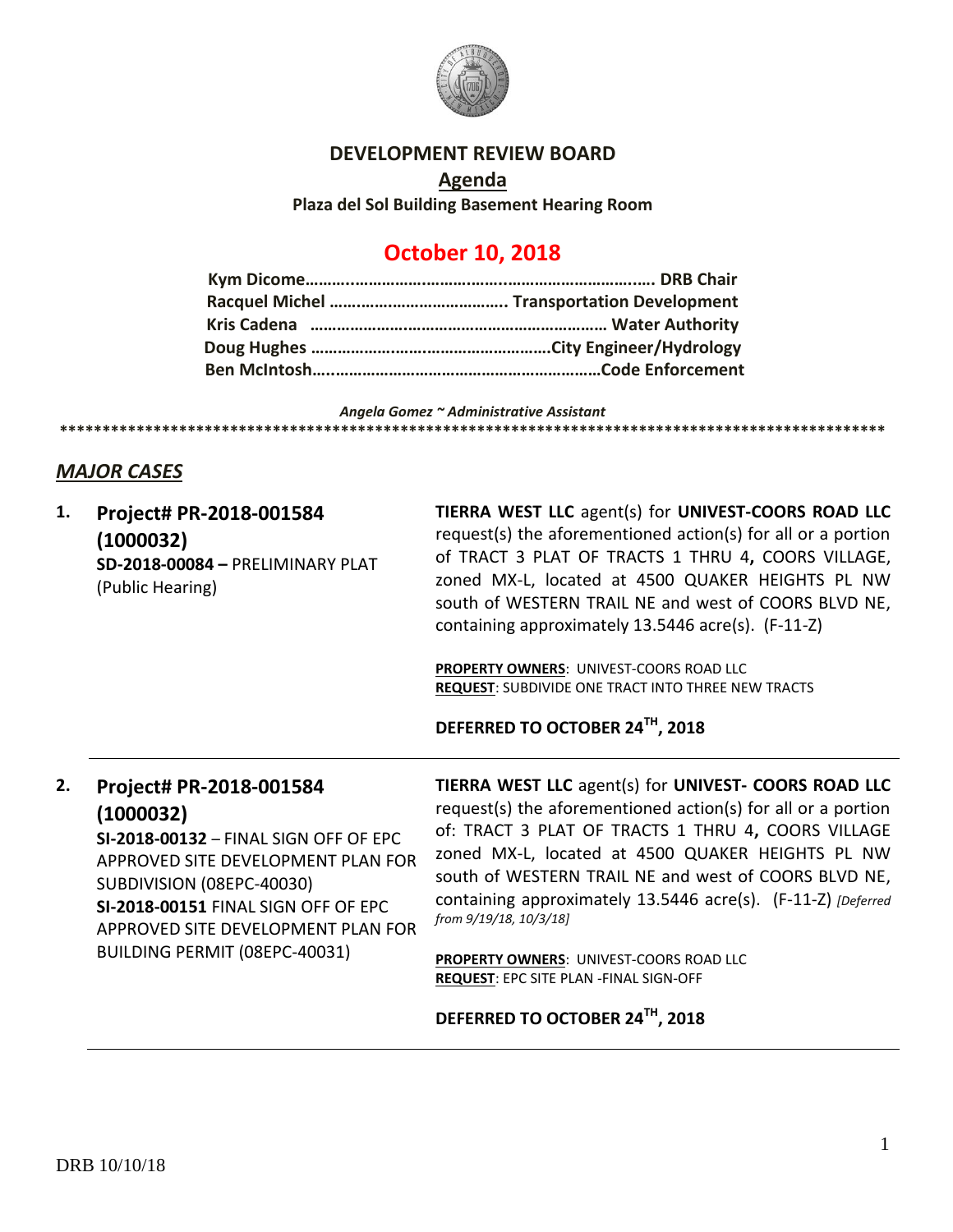| 3. | Project# PR-2018-001579<br>(1002202)<br>SI-2018-00152 - SITE PLAN<br>(Public Meeting)                 | MODULUS ARCHITECTS INC. agent(s) for WINROCK<br><b>PARTNERS LLC</b> request(s) the aforementioned action(s) for<br>all or a portion of PARCEL A-1-A-1-B SUBD PLAT TRS A-1-A-<br>1-A & A-1-A-1-B WINROCK CENTER ADDN, PARCEL A-2 AND<br>A-3 PLAT OF PARCELS A-1 THRU A-3 & PARCEL C-2A<br>WINROCK CENTER ADDN + PARCEL C-2A1 SUBD PLAT<br>PARCEL C-2A1 & C-2A2 WINROCK CENTER ADDN, PARCEL<br>E1A WINROCK CENTER ADDITION, PARCEL D1A WINROCK<br>CENTER ADDN REPLAT OF PARCEL D1 WINROCK CENTER<br>ADDN AND PARCEL A-1-A-1-A-1-A WINROCK CENTER<br>ADDITION, zoned MX-H, located at 2100 LOUISIANA BLVD<br>NE, containing approximately 83.00 acre(s). (J-19)<br>PROPERTY OWNERS: WINROCK PARTNERS LLC<br>REQUEST: SITE PLAN FOR WINROCK TOWN CENTER<br>DEFERRED TO OCTOBER 24TH, 2018 |
|----|-------------------------------------------------------------------------------------------------------|---------------------------------------------------------------------------------------------------------------------------------------------------------------------------------------------------------------------------------------------------------------------------------------------------------------------------------------------------------------------------------------------------------------------------------------------------------------------------------------------------------------------------------------------------------------------------------------------------------------------------------------------------------------------------------------------------------------------------------------------------------------------------------------|
| 4. | Project# PR-2018-001578<br>SD-2018-00150 - MAJOR AMENDMENT<br><b>TO SITE PLAN</b><br>(Public Meeting) | <b>SOLEIL WEST agent(s) for SAN JOSE CATHOLIC CHURCH</b><br>request(s) the aforementioned action(s) for all or a portion<br>of TRACT A, SAN JOSE PARISH, zoned R-1B, located on<br>BROADWAY BLVD SE east of ROMANA AVE SE, containing<br>approximately 6.7489 acre(s). (M-14)<br>PROPERTY OWNERS: ARCHDIOCESE OF SANTA FE CATHOLIC SERVICE<br><b>BLDG</b><br>REQUEST: MAJOR AMENDMENT TO SITE PLAN TO ADD NEW PARISH<br><b>HALL</b><br>DEFERRED TO OCTOBER 17TH, 2018                                                                                                                                                                                                                                                                                                                 |
| 5. | Project# PR-2018-001580<br>(1005234)<br>SI-2018-00153 - SITE PLAN<br>(Public Meeting)                 | EDI agent(s) for RHINO INVESTMENTS NM HOTEL, LLC<br>request(s) the aforementioned action(s) for all or a portion<br>of TRACTS 1-3 UNIT 1 TOGETHER WITH TRACTS 4, 5 & 6A,<br>UNIT 2, DALE J. BELLAMAHS CARLISLE REPLAT, zoned MX-<br>M, located at 2500 CARLISLE BLVD NE south of MENAUL<br>BLVD NE, containing approximately 11.07 acre(s). (H-17)<br>PROPERTY OWNERS: RHINO INVESTMENTS NM HOTEL LLC ATTN:<br><b>MRSANJIV CHOPRA</b><br><b>REQUEST:</b> CHANGE OF USE FROM HOTEL TO APARTMENTS<br>DEFERRED TO OCTOBER 24TH, 2018                                                                                                                                                                                                                                                     |

# *MINOR CASES*